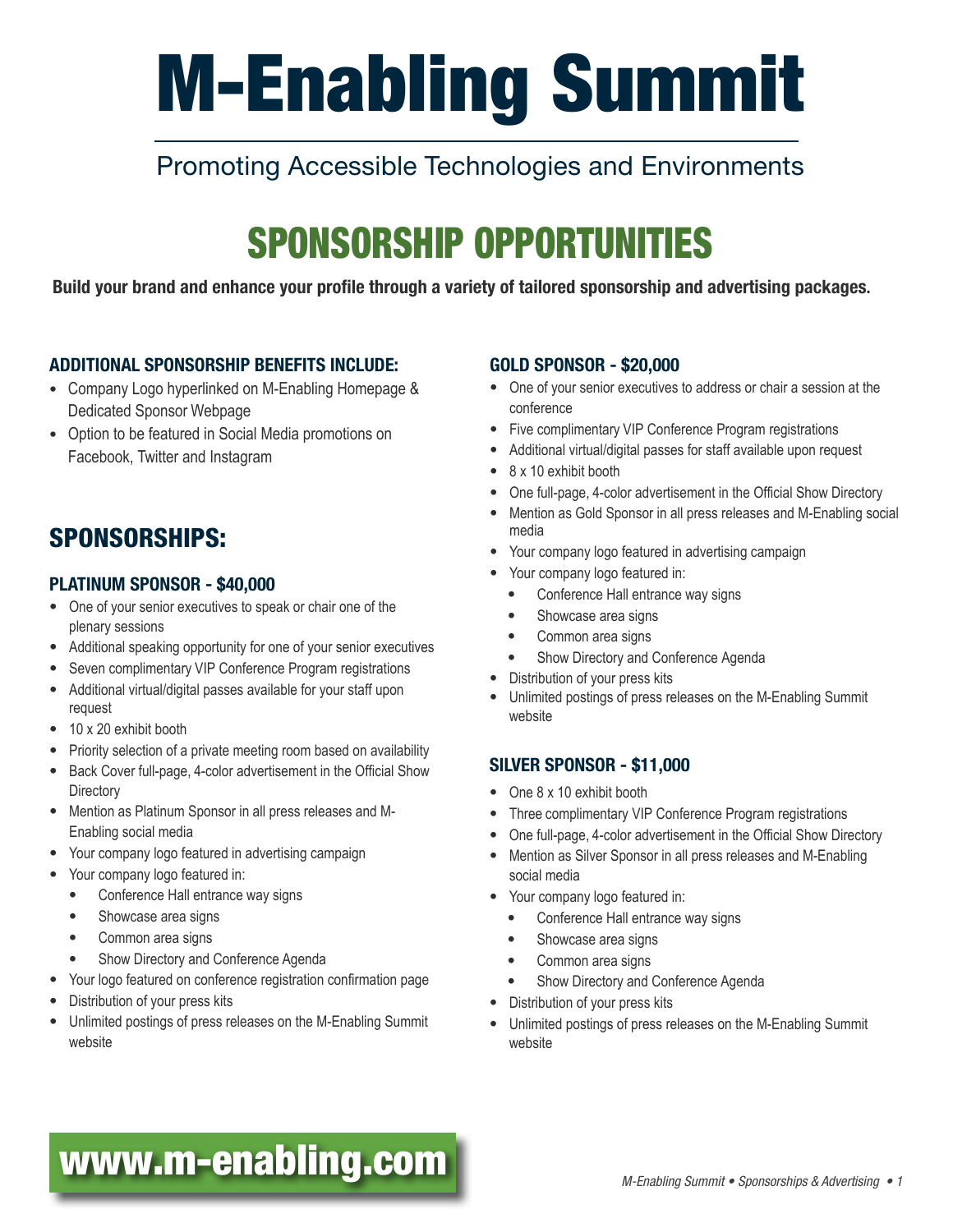## SOCIAL MEDIA & BUSINESS CENTER - \$18,000 **SOLD**

- Includes three complimentary VIP Conference Program registrations
- Listing and logo as a sponsor in the official program guide
- One full page 4- color advertisement in the official program guide
- Distribution of promotional items throughout the center
- Mentioned as sponsor in press releases
- Logo featured on signage throughout:
	- The Lounge and Business Center
	- Conference Hall
	- Common showcase area

## ACCESSIBILITY REGISTRATION SPONSOR - \$9,000 **1/2 SOLD**

- Company Logo at the Accessibility Services Counter
- Logo on captioning streaming signage in conference rooms
- Logo featured on M-Enabling Summit website, on sponsor page, and on accessible materials page
- Logo in the Official Show Directory
- Two complimentary VIP Conference Program registrations

## LUNCH RECEPTION - \$14,000

- One of your senior executives to make remarks before the lunch
- Four complimentary VIP Conference Program registrations
- One full-page, 4-color advertisement in the Official Show Directory
- Your logo in the Official Show Directory
- Your company logo featured in:
- **Lunch Reception signs**
- Showcase area signs
- Common area signs
- Opportunity to provide cocktail napkins and cups with logo (provided by sponsor) \*Cost of production not included
- Distribution of promotional items during lunch
- Distribution of your press kits
- Opportunity to provide logoed cocktail napkins (provided by sponsor)

\*Cost of production not included

## **SPONSORED SESSION- \$7,000**

- 1 hour Session solely dedicated to your product or services (\*topic and presentation needs to be approved by Program Committee and must be educational)
- Two complimentary VIP Conference Program registrations

## SOCIAL FUNCTION SPONSORSHIPS:

## COCKTAIL RECEPTION - **\$12,000 SOLD**

- One of your senior executives to speak at the Cocktail **Reception**
- 8 x 10 exhibit booth
- Your logo in the Official Show Directory
- Five complimentary VIP Conference Program registrations
- One full-page, 4-color advertisement in the Official Show **Directory**
- Insert in conference registration bag
- Your company logo featured in:
	- Cocktail Reception signs
	- Showcase area signs
	- Common area signs
	- VIP drink tickets
- Distribution of your press kits
- Unlimited postings of press releases on the M-Enabling Summit website
- Logoed cocktail napkins
- Opportunity to provide cups with logo or other branded material (provided by sponsor) \*Cost of production not included

## **PROFESSIONAL NETWORKING OPPORTUNITY - \$6,000**

- One Complimentary VIP Conference Program Registration
- Your logo in the Official Show Directory
- Recognition during Professional Networking Event
- Logo featured on cocktail napkins
- Logo on room sign
- Opportunity to provide cups with logo or other branded material (provided by sponsor) \* cost production not included

#### **REFRESHMENT BREAKS (FOUR OPPORTUNITIES) - \$2,800 PER BREAK**

- Your logo on signage at a coffee break
- Opportunity to provide your own giveaways or promotional items during break
- Company recognition signs at coffee break stations